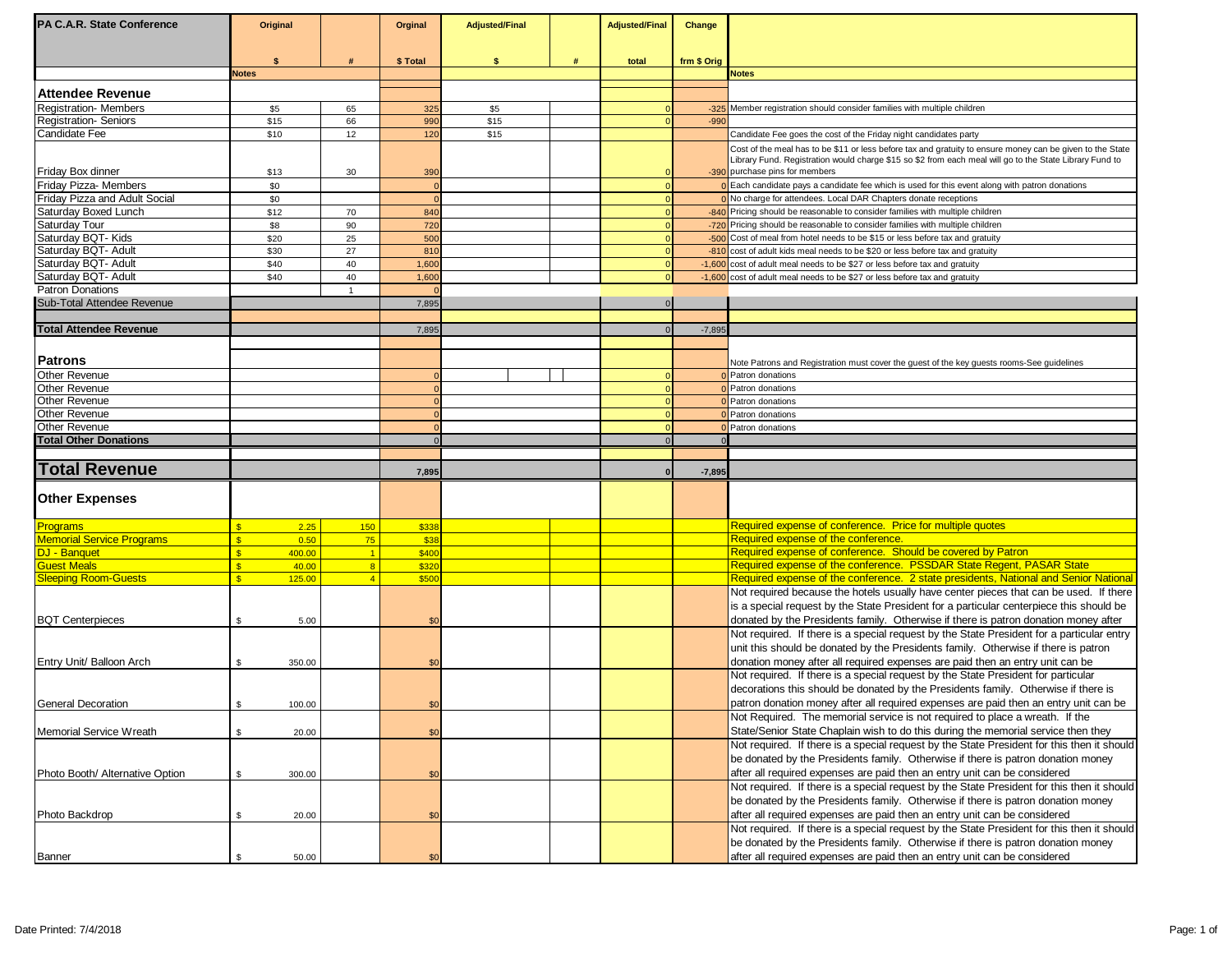| after all required expenses are paid then an entry unit can be considered<br>Signs<br>50.00<br>\$.<br>Hospitality Room F&B<br>Local DAR Chapters donate receptions.<br><b>Total Attendee Promotions</b><br>\$0<br>1,595<br>\$0<br><b>Total Marketing</b><br>1,595<br>\$0<br>$-$1,595$<br><b>Registration/SWAG</b><br>Ship/Set-<br>Ship/Set-up<br>up fees<br>cost / item<br>cost / item<br>fees<br>#<br>#<br>o Items donated via local Chamber of Commerce/Tourism/Legislators<br><b>Registration Good Bags</b><br>-78 can be printed on a home computer. This should not be considered a printer cost.<br><b>Nametags</b><br>\$0.60<br>130<br>78<br>$\Omega$<br>$\Omega$<br>$\Omega$<br><b>Total Attendee Supplies</b><br>78<br>$-78$<br><b>Operational Expenses</b><br><b>Church Rental</b><br>To be determined by church-Traditionally a donation<br><b>Hotel Technology (AV)</b><br>State owns projector. Screen and mic system<br>Tour<br><b>Total Operations</b><br>$\Omega$<br><b>Catering/Food and Beverage</b><br>Ouan<br>Base<br>Base<br>Total<br>Total<br>Day 1 Catering-- FRIDAY<br>Bag it for Books<br>Pieces<br>Pieces<br>Cost<br>Cost<br>$\Omega$<br>Members<br>\$11<br>165<br>15<br>$-165$<br>Seniors<br>\$11<br>165<br>15<br>$-165$<br>Campaign Party<br>Members<br>\$8<br>65<br>520<br>$-520$<br>f one of the presidents rooms is a suite this could be used for the adult reception and food could be<br>Senior Reception<br>\$5<br>-330 brought in from outside reducing the possible cost<br>66<br>330<br>$\sqrt{ }$<br>Sub Total for the Day<br>$-1,180$<br>1,180<br>Tax<br>$-71$<br>71<br>6%<br>6%<br>Gratuity<br>248<br>$-248$<br>21%<br>21%<br><b>Total for Day 1</b><br>1,499<br>$-1,499$<br>ă<br>Base<br>Total<br>Total<br>Day 2 Catering- SATURDAY<br>Pieces<br>Pieces<br>Cost<br>Cost<br>Member Lunch<br>\$7<br>$36\,$<br>252<br>$-252$<br>Senior Lunch<br>$$7\,$<br>$37\,$<br>259<br>$-259$<br><b>Dinner</b><br>Member BQT-<br>\$15<br>$25\,$<br>375<br>$-375$<br>Senior BQT<br>$26\,$<br>\$18<br>468<br>$-468$<br>Senior BQT<br>\$27<br>40<br>1,080<br>$-1,080$<br>Senior BQT<br>\$27<br>41<br>1,107<br>$-1,107$<br><b>Open Category</b><br>$\Omega$<br>$\Omega$<br>Sub Total for the Day<br>3,541<br>$-3,541$<br>Tax<br>212<br>$-212$<br>6%<br>6%<br>Gratuity<br>744<br>$-744$<br>21%<br>21% |                        |  |  |       | <b>Direct Marketing Produc</b> |  |          | alet required. If there is a special request by the State President for this then it should |
|-----------------------------------------------------------------------------------------------------------------------------------------------------------------------------------------------------------------------------------------------------------------------------------------------------------------------------------------------------------------------------------------------------------------------------------------------------------------------------------------------------------------------------------------------------------------------------------------------------------------------------------------------------------------------------------------------------------------------------------------------------------------------------------------------------------------------------------------------------------------------------------------------------------------------------------------------------------------------------------------------------------------------------------------------------------------------------------------------------------------------------------------------------------------------------------------------------------------------------------------------------------------------------------------------------------------------------------------------------------------------------------------------------------------------------------------------------------------------------------------------------------------------------------------------------------------------------------------------------------------------------------------------------------------------------------------------------------------------------------------------------------------------------------------------------------------------------------------------------------------------------------------------------------------------------------------------------------------------------------------------------------------------------------------------------------------------------------------------------------------------------------------------------------------------------------------------------------------------------------------------------------------------------------------------------------------------------|------------------------|--|--|-------|--------------------------------|--|----------|---------------------------------------------------------------------------------------------|
|                                                                                                                                                                                                                                                                                                                                                                                                                                                                                                                                                                                                                                                                                                                                                                                                                                                                                                                                                                                                                                                                                                                                                                                                                                                                                                                                                                                                                                                                                                                                                                                                                                                                                                                                                                                                                                                                                                                                                                                                                                                                                                                                                                                                                                                                                                                             |                        |  |  |       |                                |  |          | be donated by the Presidents family. Otherwise if there is patron donation money            |
|                                                                                                                                                                                                                                                                                                                                                                                                                                                                                                                                                                                                                                                                                                                                                                                                                                                                                                                                                                                                                                                                                                                                                                                                                                                                                                                                                                                                                                                                                                                                                                                                                                                                                                                                                                                                                                                                                                                                                                                                                                                                                                                                                                                                                                                                                                                             |                        |  |  |       |                                |  |          |                                                                                             |
|                                                                                                                                                                                                                                                                                                                                                                                                                                                                                                                                                                                                                                                                                                                                                                                                                                                                                                                                                                                                                                                                                                                                                                                                                                                                                                                                                                                                                                                                                                                                                                                                                                                                                                                                                                                                                                                                                                                                                                                                                                                                                                                                                                                                                                                                                                                             |                        |  |  |       |                                |  |          |                                                                                             |
|                                                                                                                                                                                                                                                                                                                                                                                                                                                                                                                                                                                                                                                                                                                                                                                                                                                                                                                                                                                                                                                                                                                                                                                                                                                                                                                                                                                                                                                                                                                                                                                                                                                                                                                                                                                                                                                                                                                                                                                                                                                                                                                                                                                                                                                                                                                             |                        |  |  |       |                                |  |          |                                                                                             |
|                                                                                                                                                                                                                                                                                                                                                                                                                                                                                                                                                                                                                                                                                                                                                                                                                                                                                                                                                                                                                                                                                                                                                                                                                                                                                                                                                                                                                                                                                                                                                                                                                                                                                                                                                                                                                                                                                                                                                                                                                                                                                                                                                                                                                                                                                                                             |                        |  |  |       |                                |  |          |                                                                                             |
|                                                                                                                                                                                                                                                                                                                                                                                                                                                                                                                                                                                                                                                                                                                                                                                                                                                                                                                                                                                                                                                                                                                                                                                                                                                                                                                                                                                                                                                                                                                                                                                                                                                                                                                                                                                                                                                                                                                                                                                                                                                                                                                                                                                                                                                                                                                             |                        |  |  |       |                                |  |          |                                                                                             |
|                                                                                                                                                                                                                                                                                                                                                                                                                                                                                                                                                                                                                                                                                                                                                                                                                                                                                                                                                                                                                                                                                                                                                                                                                                                                                                                                                                                                                                                                                                                                                                                                                                                                                                                                                                                                                                                                                                                                                                                                                                                                                                                                                                                                                                                                                                                             |                        |  |  |       |                                |  |          |                                                                                             |
|                                                                                                                                                                                                                                                                                                                                                                                                                                                                                                                                                                                                                                                                                                                                                                                                                                                                                                                                                                                                                                                                                                                                                                                                                                                                                                                                                                                                                                                                                                                                                                                                                                                                                                                                                                                                                                                                                                                                                                                                                                                                                                                                                                                                                                                                                                                             |                        |  |  |       |                                |  |          |                                                                                             |
|                                                                                                                                                                                                                                                                                                                                                                                                                                                                                                                                                                                                                                                                                                                                                                                                                                                                                                                                                                                                                                                                                                                                                                                                                                                                                                                                                                                                                                                                                                                                                                                                                                                                                                                                                                                                                                                                                                                                                                                                                                                                                                                                                                                                                                                                                                                             |                        |  |  |       |                                |  |          |                                                                                             |
|                                                                                                                                                                                                                                                                                                                                                                                                                                                                                                                                                                                                                                                                                                                                                                                                                                                                                                                                                                                                                                                                                                                                                                                                                                                                                                                                                                                                                                                                                                                                                                                                                                                                                                                                                                                                                                                                                                                                                                                                                                                                                                                                                                                                                                                                                                                             |                        |  |  |       |                                |  |          | Required Expense. Average cost for a box of 100 Avery name badges is \$50 and this          |
|                                                                                                                                                                                                                                                                                                                                                                                                                                                                                                                                                                                                                                                                                                                                                                                                                                                                                                                                                                                                                                                                                                                                                                                                                                                                                                                                                                                                                                                                                                                                                                                                                                                                                                                                                                                                                                                                                                                                                                                                                                                                                                                                                                                                                                                                                                                             |                        |  |  |       |                                |  |          |                                                                                             |
|                                                                                                                                                                                                                                                                                                                                                                                                                                                                                                                                                                                                                                                                                                                                                                                                                                                                                                                                                                                                                                                                                                                                                                                                                                                                                                                                                                                                                                                                                                                                                                                                                                                                                                                                                                                                                                                                                                                                                                                                                                                                                                                                                                                                                                                                                                                             |                        |  |  |       |                                |  |          |                                                                                             |
|                                                                                                                                                                                                                                                                                                                                                                                                                                                                                                                                                                                                                                                                                                                                                                                                                                                                                                                                                                                                                                                                                                                                                                                                                                                                                                                                                                                                                                                                                                                                                                                                                                                                                                                                                                                                                                                                                                                                                                                                                                                                                                                                                                                                                                                                                                                             |                        |  |  |       |                                |  |          |                                                                                             |
|                                                                                                                                                                                                                                                                                                                                                                                                                                                                                                                                                                                                                                                                                                                                                                                                                                                                                                                                                                                                                                                                                                                                                                                                                                                                                                                                                                                                                                                                                                                                                                                                                                                                                                                                                                                                                                                                                                                                                                                                                                                                                                                                                                                                                                                                                                                             |                        |  |  |       |                                |  |          |                                                                                             |
|                                                                                                                                                                                                                                                                                                                                                                                                                                                                                                                                                                                                                                                                                                                                                                                                                                                                                                                                                                                                                                                                                                                                                                                                                                                                                                                                                                                                                                                                                                                                                                                                                                                                                                                                                                                                                                                                                                                                                                                                                                                                                                                                                                                                                                                                                                                             |                        |  |  |       |                                |  |          |                                                                                             |
|                                                                                                                                                                                                                                                                                                                                                                                                                                                                                                                                                                                                                                                                                                                                                                                                                                                                                                                                                                                                                                                                                                                                                                                                                                                                                                                                                                                                                                                                                                                                                                                                                                                                                                                                                                                                                                                                                                                                                                                                                                                                                                                                                                                                                                                                                                                             |                        |  |  |       |                                |  |          |                                                                                             |
|                                                                                                                                                                                                                                                                                                                                                                                                                                                                                                                                                                                                                                                                                                                                                                                                                                                                                                                                                                                                                                                                                                                                                                                                                                                                                                                                                                                                                                                                                                                                                                                                                                                                                                                                                                                                                                                                                                                                                                                                                                                                                                                                                                                                                                                                                                                             |                        |  |  |       |                                |  |          |                                                                                             |
|                                                                                                                                                                                                                                                                                                                                                                                                                                                                                                                                                                                                                                                                                                                                                                                                                                                                                                                                                                                                                                                                                                                                                                                                                                                                                                                                                                                                                                                                                                                                                                                                                                                                                                                                                                                                                                                                                                                                                                                                                                                                                                                                                                                                                                                                                                                             |                        |  |  |       |                                |  |          |                                                                                             |
|                                                                                                                                                                                                                                                                                                                                                                                                                                                                                                                                                                                                                                                                                                                                                                                                                                                                                                                                                                                                                                                                                                                                                                                                                                                                                                                                                                                                                                                                                                                                                                                                                                                                                                                                                                                                                                                                                                                                                                                                                                                                                                                                                                                                                                                                                                                             |                        |  |  |       |                                |  |          |                                                                                             |
|                                                                                                                                                                                                                                                                                                                                                                                                                                                                                                                                                                                                                                                                                                                                                                                                                                                                                                                                                                                                                                                                                                                                                                                                                                                                                                                                                                                                                                                                                                                                                                                                                                                                                                                                                                                                                                                                                                                                                                                                                                                                                                                                                                                                                                                                                                                             |                        |  |  |       |                                |  |          |                                                                                             |
|                                                                                                                                                                                                                                                                                                                                                                                                                                                                                                                                                                                                                                                                                                                                                                                                                                                                                                                                                                                                                                                                                                                                                                                                                                                                                                                                                                                                                                                                                                                                                                                                                                                                                                                                                                                                                                                                                                                                                                                                                                                                                                                                                                                                                                                                                                                             |                        |  |  |       |                                |  |          |                                                                                             |
|                                                                                                                                                                                                                                                                                                                                                                                                                                                                                                                                                                                                                                                                                                                                                                                                                                                                                                                                                                                                                                                                                                                                                                                                                                                                                                                                                                                                                                                                                                                                                                                                                                                                                                                                                                                                                                                                                                                                                                                                                                                                                                                                                                                                                                                                                                                             |                        |  |  |       |                                |  |          |                                                                                             |
|                                                                                                                                                                                                                                                                                                                                                                                                                                                                                                                                                                                                                                                                                                                                                                                                                                                                                                                                                                                                                                                                                                                                                                                                                                                                                                                                                                                                                                                                                                                                                                                                                                                                                                                                                                                                                                                                                                                                                                                                                                                                                                                                                                                                                                                                                                                             |                        |  |  |       |                                |  |          |                                                                                             |
|                                                                                                                                                                                                                                                                                                                                                                                                                                                                                                                                                                                                                                                                                                                                                                                                                                                                                                                                                                                                                                                                                                                                                                                                                                                                                                                                                                                                                                                                                                                                                                                                                                                                                                                                                                                                                                                                                                                                                                                                                                                                                                                                                                                                                                                                                                                             |                        |  |  |       |                                |  |          |                                                                                             |
|                                                                                                                                                                                                                                                                                                                                                                                                                                                                                                                                                                                                                                                                                                                                                                                                                                                                                                                                                                                                                                                                                                                                                                                                                                                                                                                                                                                                                                                                                                                                                                                                                                                                                                                                                                                                                                                                                                                                                                                                                                                                                                                                                                                                                                                                                                                             |                        |  |  |       |                                |  |          |                                                                                             |
|                                                                                                                                                                                                                                                                                                                                                                                                                                                                                                                                                                                                                                                                                                                                                                                                                                                                                                                                                                                                                                                                                                                                                                                                                                                                                                                                                                                                                                                                                                                                                                                                                                                                                                                                                                                                                                                                                                                                                                                                                                                                                                                                                                                                                                                                                                                             |                        |  |  |       |                                |  |          |                                                                                             |
|                                                                                                                                                                                                                                                                                                                                                                                                                                                                                                                                                                                                                                                                                                                                                                                                                                                                                                                                                                                                                                                                                                                                                                                                                                                                                                                                                                                                                                                                                                                                                                                                                                                                                                                                                                                                                                                                                                                                                                                                                                                                                                                                                                                                                                                                                                                             |                        |  |  |       |                                |  |          |                                                                                             |
|                                                                                                                                                                                                                                                                                                                                                                                                                                                                                                                                                                                                                                                                                                                                                                                                                                                                                                                                                                                                                                                                                                                                                                                                                                                                                                                                                                                                                                                                                                                                                                                                                                                                                                                                                                                                                                                                                                                                                                                                                                                                                                                                                                                                                                                                                                                             |                        |  |  |       |                                |  |          |                                                                                             |
|                                                                                                                                                                                                                                                                                                                                                                                                                                                                                                                                                                                                                                                                                                                                                                                                                                                                                                                                                                                                                                                                                                                                                                                                                                                                                                                                                                                                                                                                                                                                                                                                                                                                                                                                                                                                                                                                                                                                                                                                                                                                                                                                                                                                                                                                                                                             |                        |  |  |       |                                |  |          |                                                                                             |
|                                                                                                                                                                                                                                                                                                                                                                                                                                                                                                                                                                                                                                                                                                                                                                                                                                                                                                                                                                                                                                                                                                                                                                                                                                                                                                                                                                                                                                                                                                                                                                                                                                                                                                                                                                                                                                                                                                                                                                                                                                                                                                                                                                                                                                                                                                                             |                        |  |  |       |                                |  |          |                                                                                             |
|                                                                                                                                                                                                                                                                                                                                                                                                                                                                                                                                                                                                                                                                                                                                                                                                                                                                                                                                                                                                                                                                                                                                                                                                                                                                                                                                                                                                                                                                                                                                                                                                                                                                                                                                                                                                                                                                                                                                                                                                                                                                                                                                                                                                                                                                                                                             |                        |  |  |       |                                |  |          |                                                                                             |
|                                                                                                                                                                                                                                                                                                                                                                                                                                                                                                                                                                                                                                                                                                                                                                                                                                                                                                                                                                                                                                                                                                                                                                                                                                                                                                                                                                                                                                                                                                                                                                                                                                                                                                                                                                                                                                                                                                                                                                                                                                                                                                                                                                                                                                                                                                                             |                        |  |  |       |                                |  |          |                                                                                             |
|                                                                                                                                                                                                                                                                                                                                                                                                                                                                                                                                                                                                                                                                                                                                                                                                                                                                                                                                                                                                                                                                                                                                                                                                                                                                                                                                                                                                                                                                                                                                                                                                                                                                                                                                                                                                                                                                                                                                                                                                                                                                                                                                                                                                                                                                                                                             |                        |  |  |       |                                |  |          |                                                                                             |
|                                                                                                                                                                                                                                                                                                                                                                                                                                                                                                                                                                                                                                                                                                                                                                                                                                                                                                                                                                                                                                                                                                                                                                                                                                                                                                                                                                                                                                                                                                                                                                                                                                                                                                                                                                                                                                                                                                                                                                                                                                                                                                                                                                                                                                                                                                                             |                        |  |  |       |                                |  |          |                                                                                             |
|                                                                                                                                                                                                                                                                                                                                                                                                                                                                                                                                                                                                                                                                                                                                                                                                                                                                                                                                                                                                                                                                                                                                                                                                                                                                                                                                                                                                                                                                                                                                                                                                                                                                                                                                                                                                                                                                                                                                                                                                                                                                                                                                                                                                                                                                                                                             |                        |  |  |       |                                |  |          |                                                                                             |
|                                                                                                                                                                                                                                                                                                                                                                                                                                                                                                                                                                                                                                                                                                                                                                                                                                                                                                                                                                                                                                                                                                                                                                                                                                                                                                                                                                                                                                                                                                                                                                                                                                                                                                                                                                                                                                                                                                                                                                                                                                                                                                                                                                                                                                                                                                                             |                        |  |  |       |                                |  |          |                                                                                             |
|                                                                                                                                                                                                                                                                                                                                                                                                                                                                                                                                                                                                                                                                                                                                                                                                                                                                                                                                                                                                                                                                                                                                                                                                                                                                                                                                                                                                                                                                                                                                                                                                                                                                                                                                                                                                                                                                                                                                                                                                                                                                                                                                                                                                                                                                                                                             |                        |  |  |       |                                |  |          |                                                                                             |
|                                                                                                                                                                                                                                                                                                                                                                                                                                                                                                                                                                                                                                                                                                                                                                                                                                                                                                                                                                                                                                                                                                                                                                                                                                                                                                                                                                                                                                                                                                                                                                                                                                                                                                                                                                                                                                                                                                                                                                                                                                                                                                                                                                                                                                                                                                                             |                        |  |  |       |                                |  |          |                                                                                             |
|                                                                                                                                                                                                                                                                                                                                                                                                                                                                                                                                                                                                                                                                                                                                                                                                                                                                                                                                                                                                                                                                                                                                                                                                                                                                                                                                                                                                                                                                                                                                                                                                                                                                                                                                                                                                                                                                                                                                                                                                                                                                                                                                                                                                                                                                                                                             |                        |  |  |       |                                |  |          |                                                                                             |
|                                                                                                                                                                                                                                                                                                                                                                                                                                                                                                                                                                                                                                                                                                                                                                                                                                                                                                                                                                                                                                                                                                                                                                                                                                                                                                                                                                                                                                                                                                                                                                                                                                                                                                                                                                                                                                                                                                                                                                                                                                                                                                                                                                                                                                                                                                                             |                        |  |  |       |                                |  |          |                                                                                             |
|                                                                                                                                                                                                                                                                                                                                                                                                                                                                                                                                                                                                                                                                                                                                                                                                                                                                                                                                                                                                                                                                                                                                                                                                                                                                                                                                                                                                                                                                                                                                                                                                                                                                                                                                                                                                                                                                                                                                                                                                                                                                                                                                                                                                                                                                                                                             |                        |  |  |       |                                |  |          |                                                                                             |
|                                                                                                                                                                                                                                                                                                                                                                                                                                                                                                                                                                                                                                                                                                                                                                                                                                                                                                                                                                                                                                                                                                                                                                                                                                                                                                                                                                                                                                                                                                                                                                                                                                                                                                                                                                                                                                                                                                                                                                                                                                                                                                                                                                                                                                                                                                                             |                        |  |  |       |                                |  |          |                                                                                             |
|                                                                                                                                                                                                                                                                                                                                                                                                                                                                                                                                                                                                                                                                                                                                                                                                                                                                                                                                                                                                                                                                                                                                                                                                                                                                                                                                                                                                                                                                                                                                                                                                                                                                                                                                                                                                                                                                                                                                                                                                                                                                                                                                                                                                                                                                                                                             |                        |  |  |       |                                |  |          |                                                                                             |
|                                                                                                                                                                                                                                                                                                                                                                                                                                                                                                                                                                                                                                                                                                                                                                                                                                                                                                                                                                                                                                                                                                                                                                                                                                                                                                                                                                                                                                                                                                                                                                                                                                                                                                                                                                                                                                                                                                                                                                                                                                                                                                                                                                                                                                                                                                                             |                        |  |  |       |                                |  |          |                                                                                             |
|                                                                                                                                                                                                                                                                                                                                                                                                                                                                                                                                                                                                                                                                                                                                                                                                                                                                                                                                                                                                                                                                                                                                                                                                                                                                                                                                                                                                                                                                                                                                                                                                                                                                                                                                                                                                                                                                                                                                                                                                                                                                                                                                                                                                                                                                                                                             |                        |  |  |       |                                |  |          |                                                                                             |
|                                                                                                                                                                                                                                                                                                                                                                                                                                                                                                                                                                                                                                                                                                                                                                                                                                                                                                                                                                                                                                                                                                                                                                                                                                                                                                                                                                                                                                                                                                                                                                                                                                                                                                                                                                                                                                                                                                                                                                                                                                                                                                                                                                                                                                                                                                                             |                        |  |  |       |                                |  |          |                                                                                             |
|                                                                                                                                                                                                                                                                                                                                                                                                                                                                                                                                                                                                                                                                                                                                                                                                                                                                                                                                                                                                                                                                                                                                                                                                                                                                                                                                                                                                                                                                                                                                                                                                                                                                                                                                                                                                                                                                                                                                                                                                                                                                                                                                                                                                                                                                                                                             |                        |  |  |       |                                |  |          |                                                                                             |
|                                                                                                                                                                                                                                                                                                                                                                                                                                                                                                                                                                                                                                                                                                                                                                                                                                                                                                                                                                                                                                                                                                                                                                                                                                                                                                                                                                                                                                                                                                                                                                                                                                                                                                                                                                                                                                                                                                                                                                                                                                                                                                                                                                                                                                                                                                                             |                        |  |  |       |                                |  |          |                                                                                             |
|                                                                                                                                                                                                                                                                                                                                                                                                                                                                                                                                                                                                                                                                                                                                                                                                                                                                                                                                                                                                                                                                                                                                                                                                                                                                                                                                                                                                                                                                                                                                                                                                                                                                                                                                                                                                                                                                                                                                                                                                                                                                                                                                                                                                                                                                                                                             |                        |  |  |       |                                |  |          |                                                                                             |
|                                                                                                                                                                                                                                                                                                                                                                                                                                                                                                                                                                                                                                                                                                                                                                                                                                                                                                                                                                                                                                                                                                                                                                                                                                                                                                                                                                                                                                                                                                                                                                                                                                                                                                                                                                                                                                                                                                                                                                                                                                                                                                                                                                                                                                                                                                                             |                        |  |  |       |                                |  |          |                                                                                             |
|                                                                                                                                                                                                                                                                                                                                                                                                                                                                                                                                                                                                                                                                                                                                                                                                                                                                                                                                                                                                                                                                                                                                                                                                                                                                                                                                                                                                                                                                                                                                                                                                                                                                                                                                                                                                                                                                                                                                                                                                                                                                                                                                                                                                                                                                                                                             |                        |  |  |       |                                |  |          |                                                                                             |
|                                                                                                                                                                                                                                                                                                                                                                                                                                                                                                                                                                                                                                                                                                                                                                                                                                                                                                                                                                                                                                                                                                                                                                                                                                                                                                                                                                                                                                                                                                                                                                                                                                                                                                                                                                                                                                                                                                                                                                                                                                                                                                                                                                                                                                                                                                                             | <b>Total for Day 2</b> |  |  | 4,497 |                                |  | $-4,497$ |                                                                                             |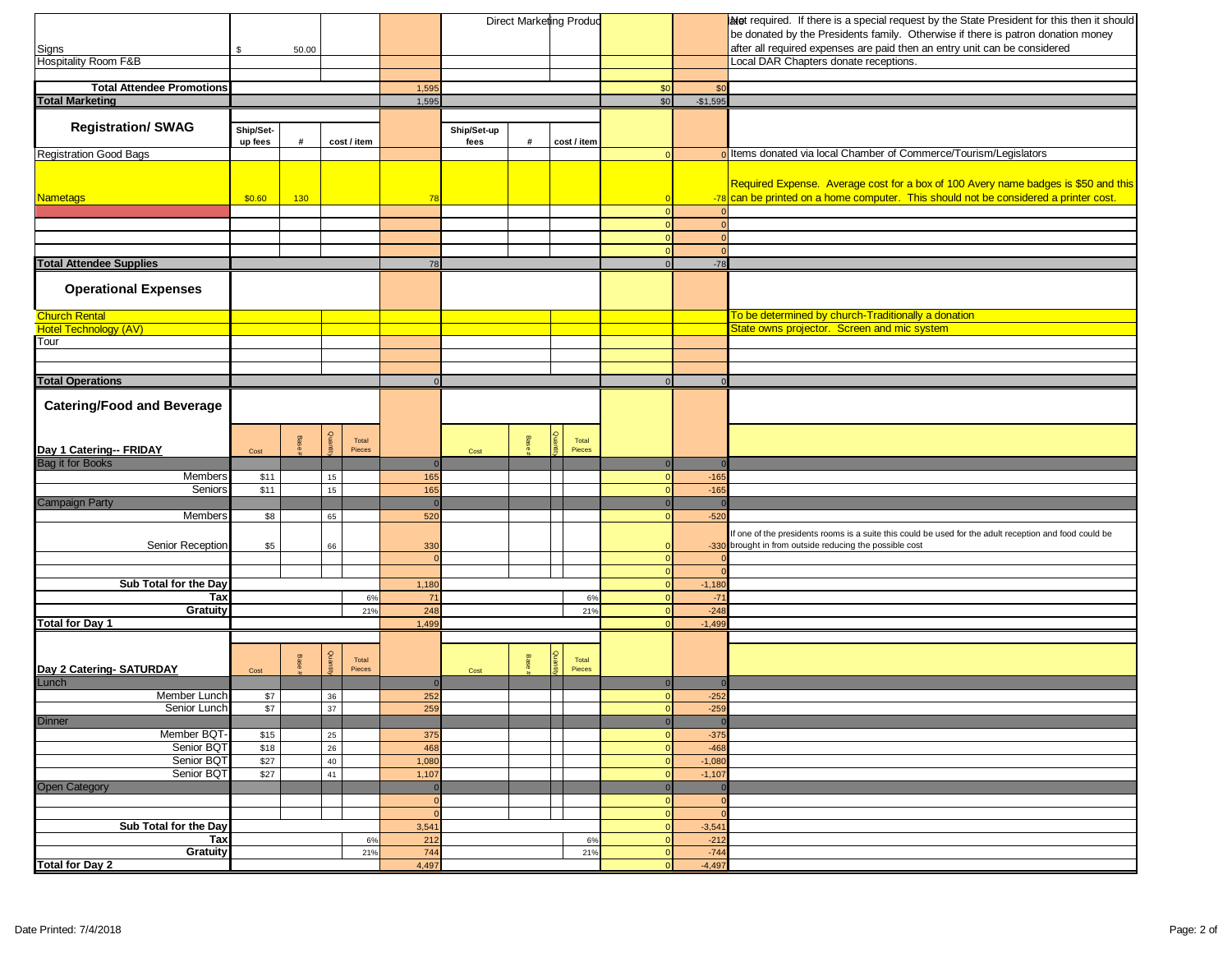|                                                                   |    |       | <b>Direct Marketing Produd</b> |          | late |
|-------------------------------------------------------------------|----|-------|--------------------------------|----------|------|
| <b>Total Catering</b>                                             |    | 5,996 |                                | $-5,996$ |      |
| Buffer percentage                                                 | 5% | 300   | 5%                             | $-300$   |      |
| <b>Total Catering (total for 2 days)</b>                          |    | 6,295 |                                | $-6,295$ |      |
| <b>Summary</b>                                                    |    |       |                                |          |      |
| <b>Total Revenue</b><br>(total brought down from top of document) |    | 7,895 |                                | $-7,895$ |      |
|                                                                   |    |       |                                |          |      |
| <b>Total Expenses</b><br>(Operations, Catering, Marketing)        |    | 7,968 |                                | $-7,968$ |      |
|                                                                   |    |       |                                |          |      |
| Net Profit for the show                                           |    | $-73$ |                                | 73       |      |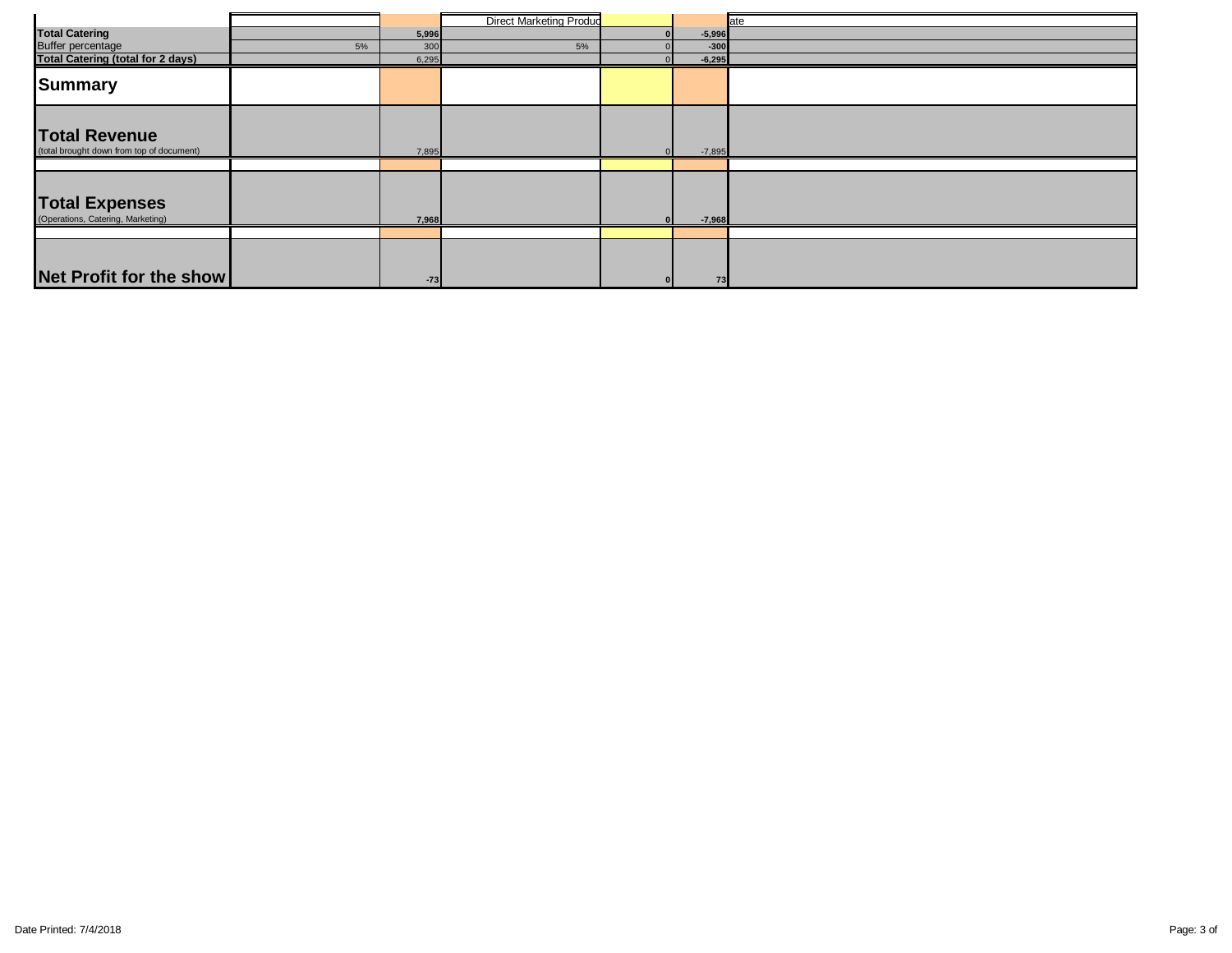Direct Marketing Productions, Inc. -- Budget Template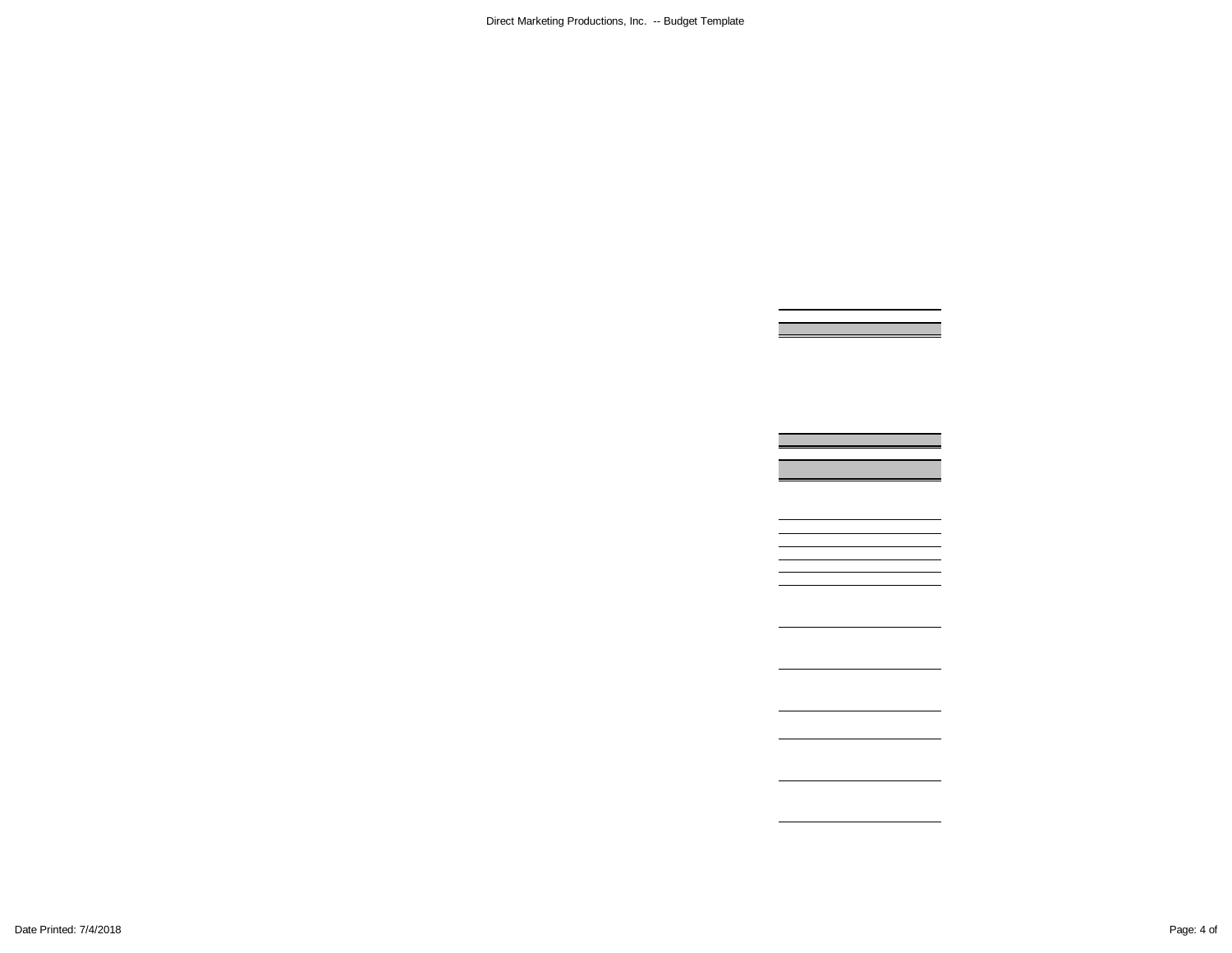Direct Marketing Productions, Inc. -- Budget Template